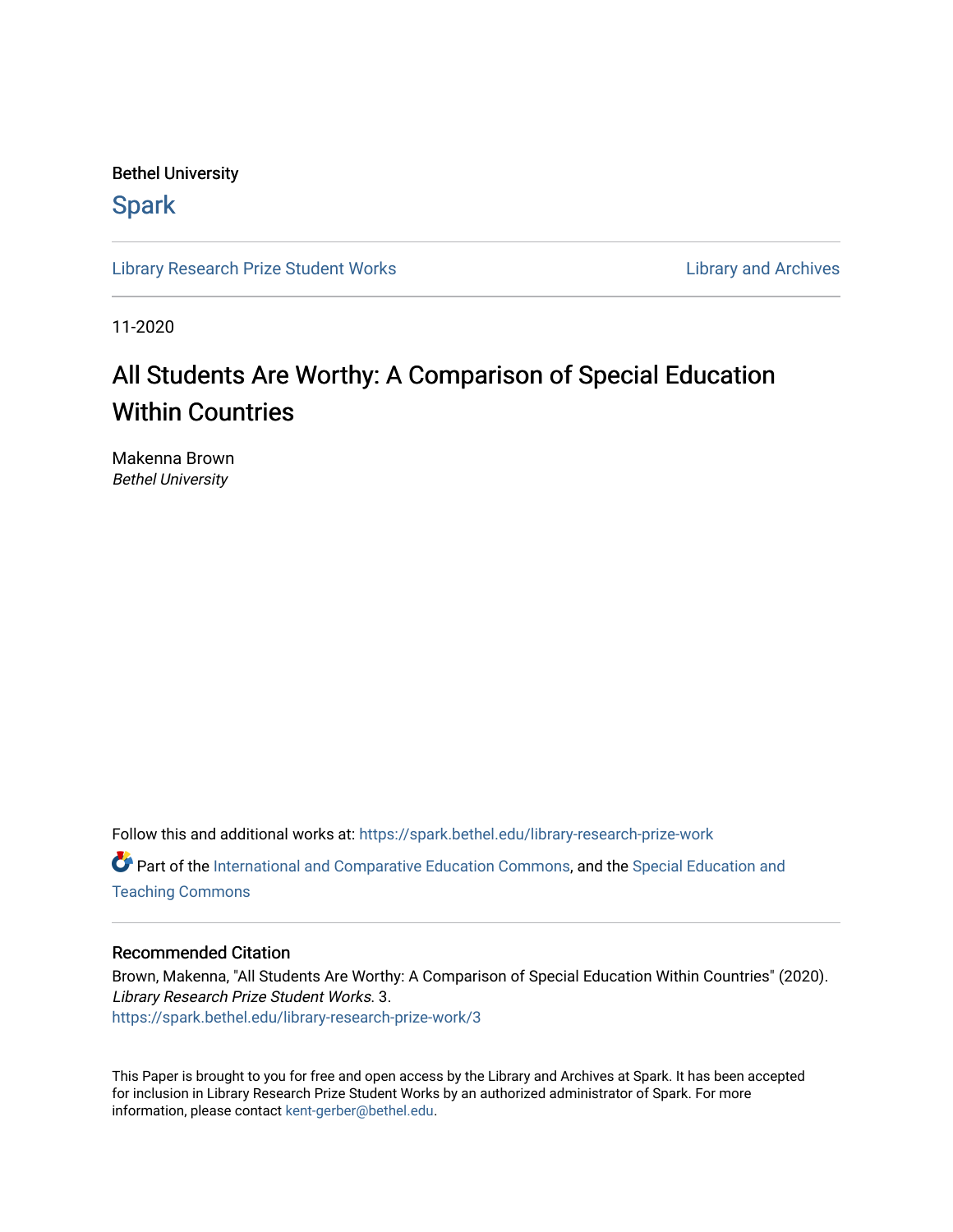All Students Are Worthy:

A Comparison of Special Education Within Countries

Makenna Brown

Bethel University

April 10, 2020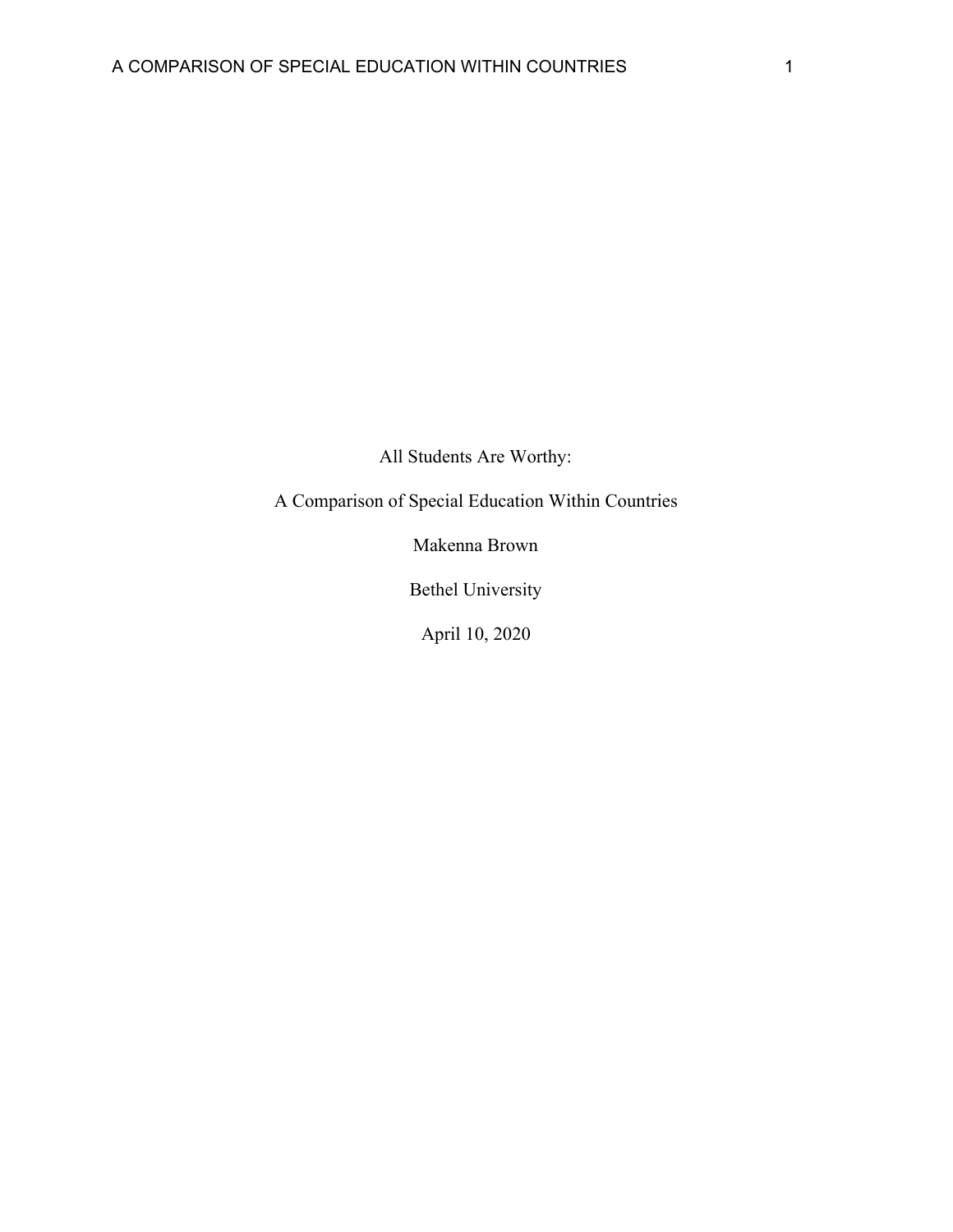# **Introduction**

Consider this situation: It is the 1800's and there is a girl named Megan who is born with high spectrum autism. Megan is told from the day she was born that she is worthless, her life has no value, and she is not capable of anything. When she is out in the streets, she is abused, and when she is home, she is physically abused by her family. Her mom especially tells her daily she is a disgrace to the family. One morning when she wakes up, Megan is thrown into a dusty, old, worn out mental institution for a physical disability she is born with and not because she is any harm to society. Megan is considered to be a financial and psychotic burden to the family. With no hope or encouragement from anyone around her, she accepts that she has no purpose in the world.

Dating back to the 1800's, people with a disability have been thrown into mental institutions, beaten, abused, and underestimated. For those with a disability, having an opportunity to be educated was not thought possible. They have been deemed as unqualified or not worth the time to educate. It was not until the late 1960's into the early 1970's that parents and others started advocating for equal rights. Since this time, countries around the world are attempting to fix the inequalities of people with a disability by creating laws to allow for them to gain an education and create hope for their future. No country has a perfect system, but all countries are finding ways to help people with a disability reach their full potential. The United States has created the Individuals with Disabilities Education Act (IDEA) to meet the needs of students with a disability and Germany has created the Social Welfare Code IX (SGBIX) which forbids discrimination against physically disabled individuals. Unfortunately, there are still countries, such as China, India and Africa, that still lack ways to protect students with a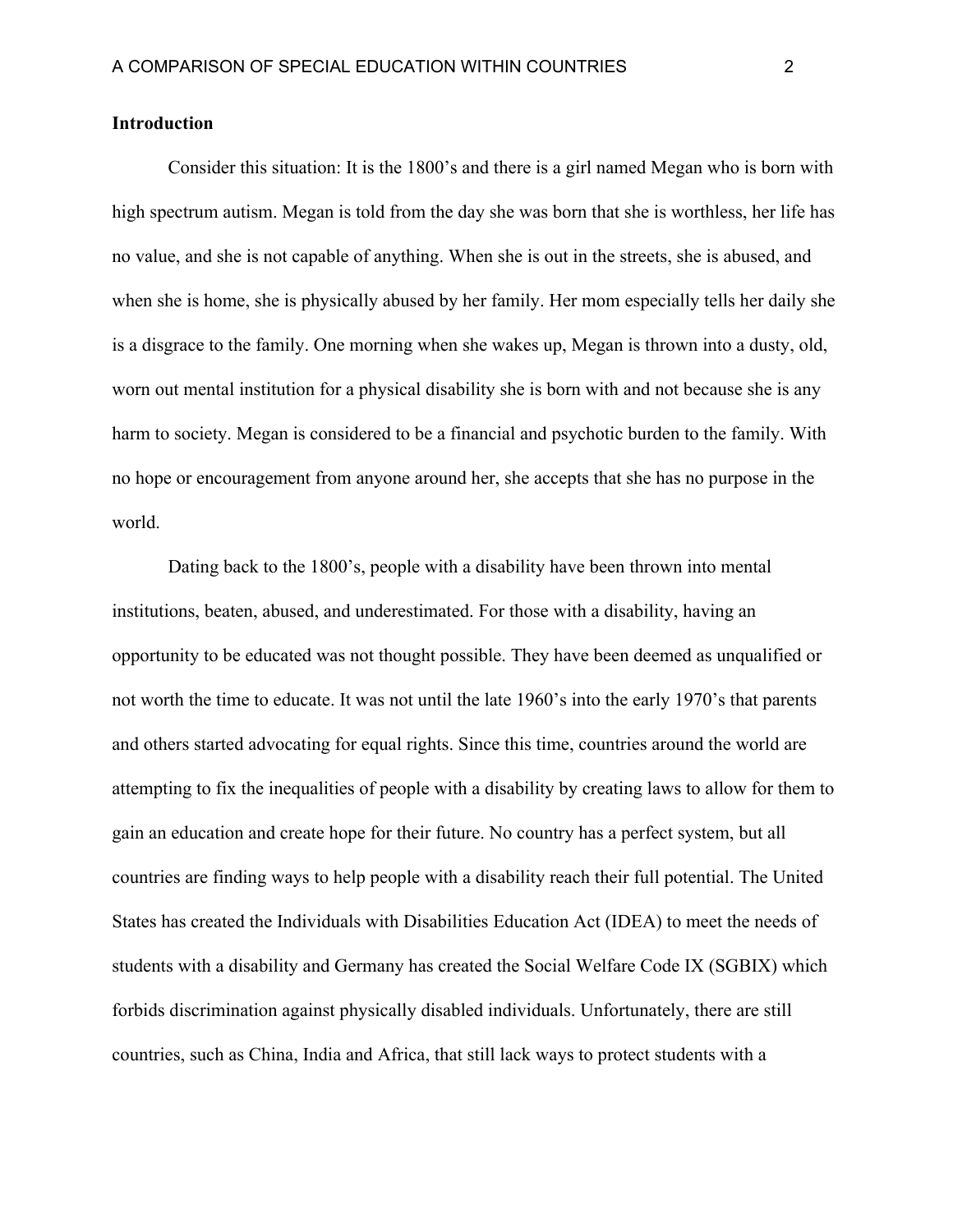disability. Special education has become more common and prepares more students to succeed over the past century, but there is still a lot of improvement that needs to be made to continue to increase success for people with a disability.

## **Comparison of Special Education in Different Countries**

Since the 1800's, countries have started to create laws to protect students with disabilities. According to Jeffrey Kritzer (2012), the United States started in 1975 when they created the Education for All Handicapped Children Act. This act guarantees free and equal education to all who have any type of disability whether that be physical or intellectual. The United States also created the Individuals with Disabilities Education Act (IDEA) in 1997 in order to improve the Education for All Handicapped Children Act. According to IDEA (1997), written by an unknown government author, all children must have equal access to public education but also to require special services that meet their needs and prepare them to either continue their education or get a job and live on their own after graduation.

Many other countries are starting to adopt the same types of laws in order to improve special education in their country. Worrel and Taber (2009) state in 1986, the National People's Congress in China passed the Compulsory Education Law that states all children have the ability to get nine years of education. Much like the United States, China has since improved their special education laws to now offer special programs to help meet the needs for people with a disability. Thailand, the program most like the United States, passed their first law protecting student rights in the 1950's but it only protected students who were blind. Since then, their laws have improved significantly. Within the Education for People with Disabilities Act (2008), it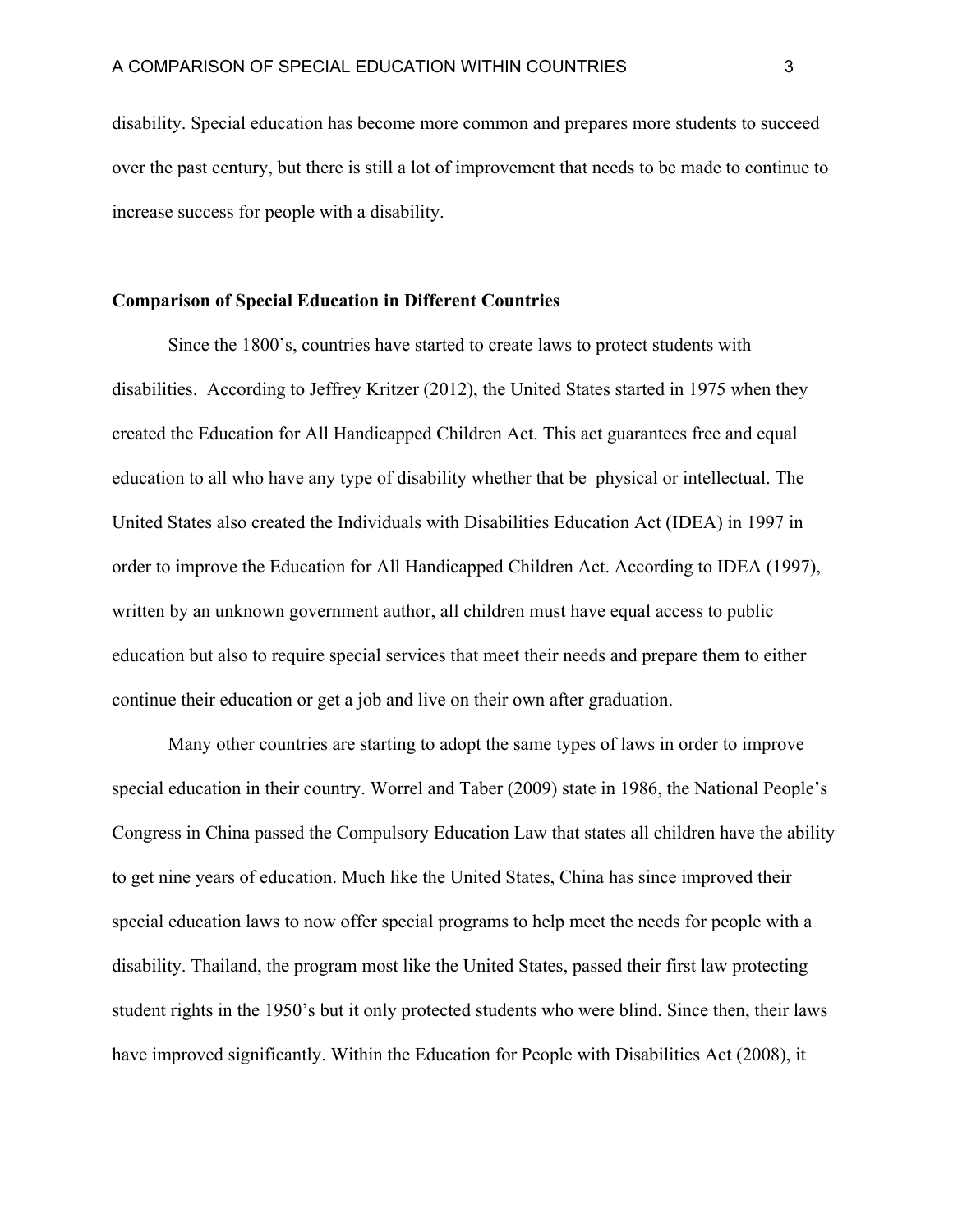states all children with disabilities have access to equal education including educational materials, buildings, and assistive devices at no cost. After comparing the laws from three countries, they all have a main goal of giving access to education for children with a disability. But, the difference between the laws of different nations are great.

Although all of the laws have a common goal of creating equality, they all approach it in different ways. According to IDEA in the United States, all students with a disability are allowed to have access to an individualized education plan (IEP). This plan is specialized to the student needs and creates accommodations to allow the student to gain as much success as possible. Although all countries would love to follow this consistency with all students, most have not achieved this level of consistency yet. Countries such as China and India have such a high population density that it would be unreasonable to enforce having IEP's. It is not feasible for teachers to be able to work with students individually because there are too many of them and not enough time. Developing countries such as Zimbabwe, according to Mpofu and Molosiwa (2017), approach special education in a community approach rather than an inclusion approach. The main difference between the United States and most other countries is the United States requires education for all students whereas most other countries state that everyone is allowed an education but it is not required.

The classroom styles are vastly different within different countries. One big difference within all countries is classroom size. A study done by Kritzer (2014) claims that the average class size in China is 59 students. In India the average class size is a little lower with 58 students. Both Thailand and the United States have a drastically lower number of students in their classes with Thailand at 30 students and the United States at 23 students. The amount of students within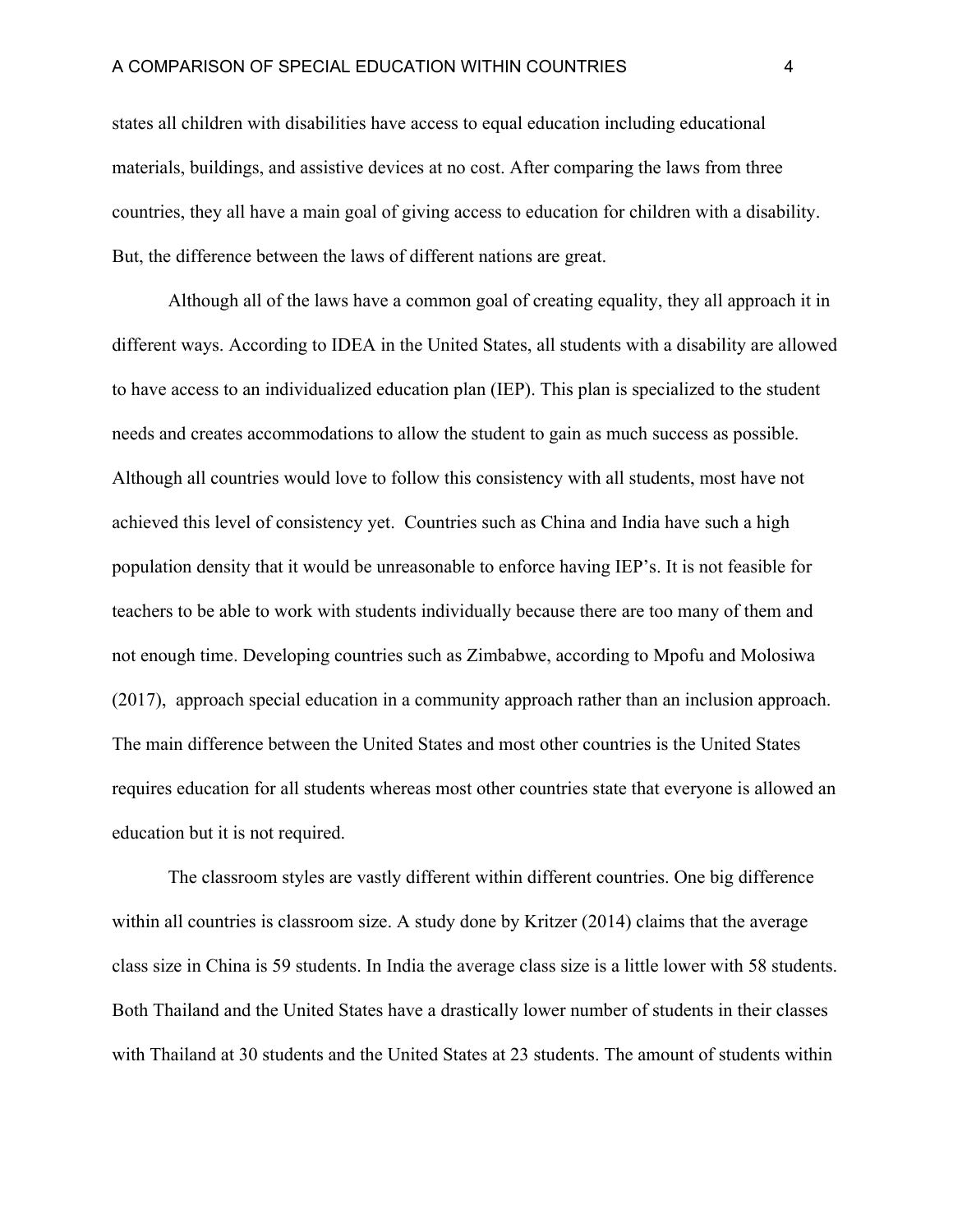a classroom significantly impacts the education of all students, especially students with disabilities that need extra accommodations.

Another difference is the implementation of inclusion within classrooms. Most countries have some sort of inclusion within their special education programs. The same study done by Kritzer (2014) states "The United States had by far the highest percentage of classrooms studied implementing inclusion, with 73.9% compared to 46.2% for Thailand. None of the Chinese or Indian classrooms included in the survey had any implementation of inclusion" (p. 3379). Inclusion within the classroom leads to high success in social growth for the students. They need to have the time in the classroom to learn how to interact in a "normal" society. It teaches the students social skills that cannot be taught but instead needs to be learned through experience. Having inclusion and IEP's within an education system prepares students for life after high school but if society does not accept them then that leads to another battle they have to face.

The way the culture views people with a disability directly affects the way that their special education is set up and how much effort they put into it to make it successful. A study done by Ncube and Hlatywayo (2014), a lecturer and chancellor at Zimbabwe University, found that parents were mainly involved in the administrative issues rather than making educational decisions that were best for their child that had a disability. If the parents do not have a strong and positive view of their child with a disability, then it is hard to get the rest of society to advocate for children with a disability. The same study goes on to state "there are challenges faced in the recruitment of specialist teachers; shortage of trained teachers; refusal by trained teachers to teach special classes; centralized recruitment system; and poor incentives" (Nucbe & Hlatywayo, 2014, p. 72). In Zimbabwe, people with a disability seem to be a burden so teachers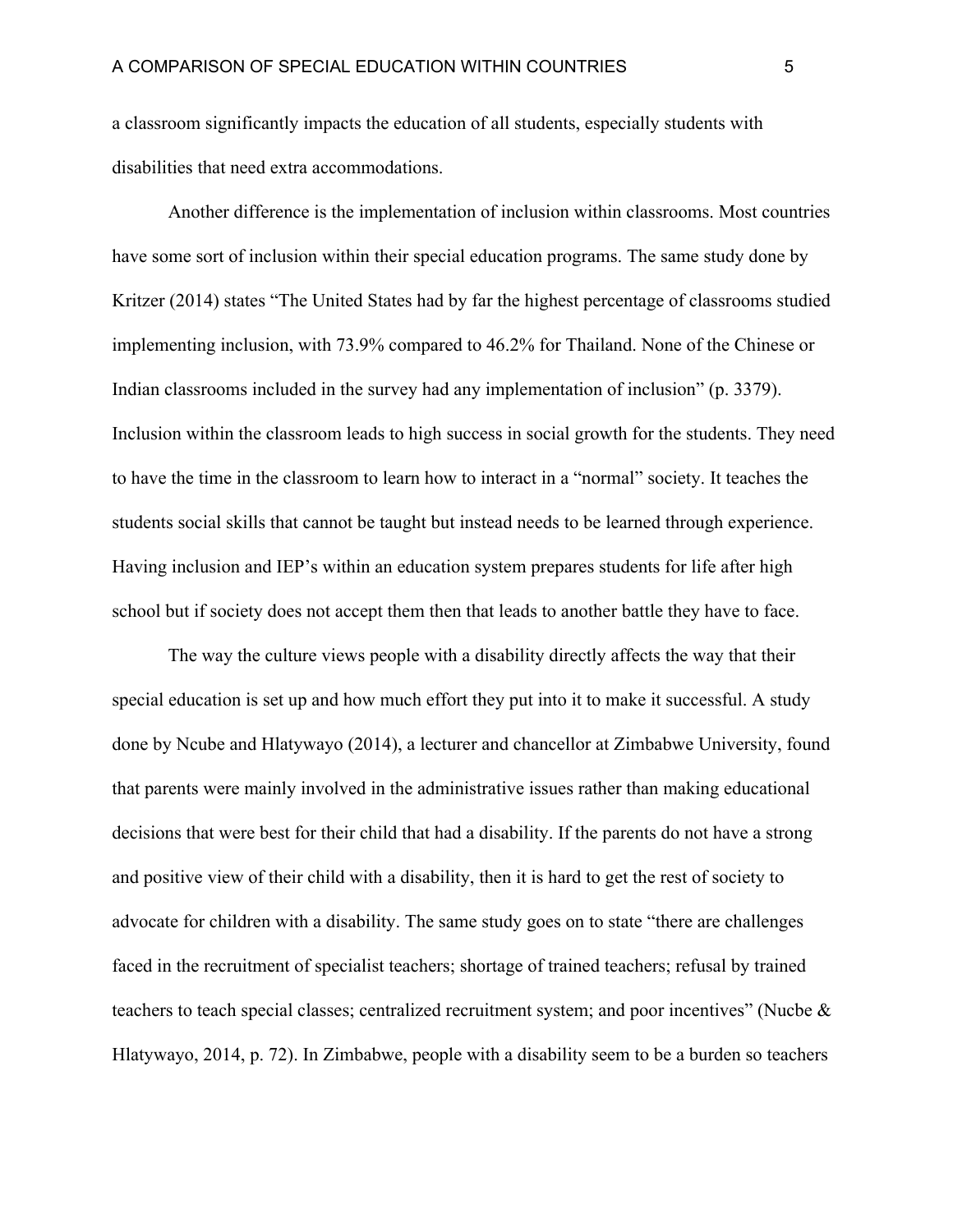are refusing to teach these students. Even the teachers who are educated to teach these students refuse to do so. This cultural view is a big reason that special education is not good in Zimbabwe. China is also having this same problem.

In China, children face discrimination within their school system for special education. In an article written by Human Rights Watch (2013), a mother reports that the main schools deny many students from admission into their school, ask them to leave, or fail them in all their classes so they are forced to drop out. Students with a serious disability are excluded and receive no education at all. They are excluded because of the perception people with a disability have from society. If society found them worthy, they would put more effort in including them in their education. Going back to inclusion, in order for China to improve this aspect of their education they need to first recognize their right to education. The views of people with a disability within the United States and Thailand have drastically changed to a more positive view.

Within the United States population, 26% of people are living with a disability according to an infographic made by the Centers for Disease Control (CDC) in 2019. Within Thailand the percentage of people living with a disability is only 3%. Regardless of the percentage, both countries recognize the impact that people with a disability have on their country. Many are extremely intelligent and can learn things or know things quicker and more in depth than a person without a disability. They often lack the social skills they need in order to achieve these high level jobs. This is the main reason that the perception has changed. The United States, especially, has realized the potential people with a disability and found that their special education programs need to prepare their students academically but also socially.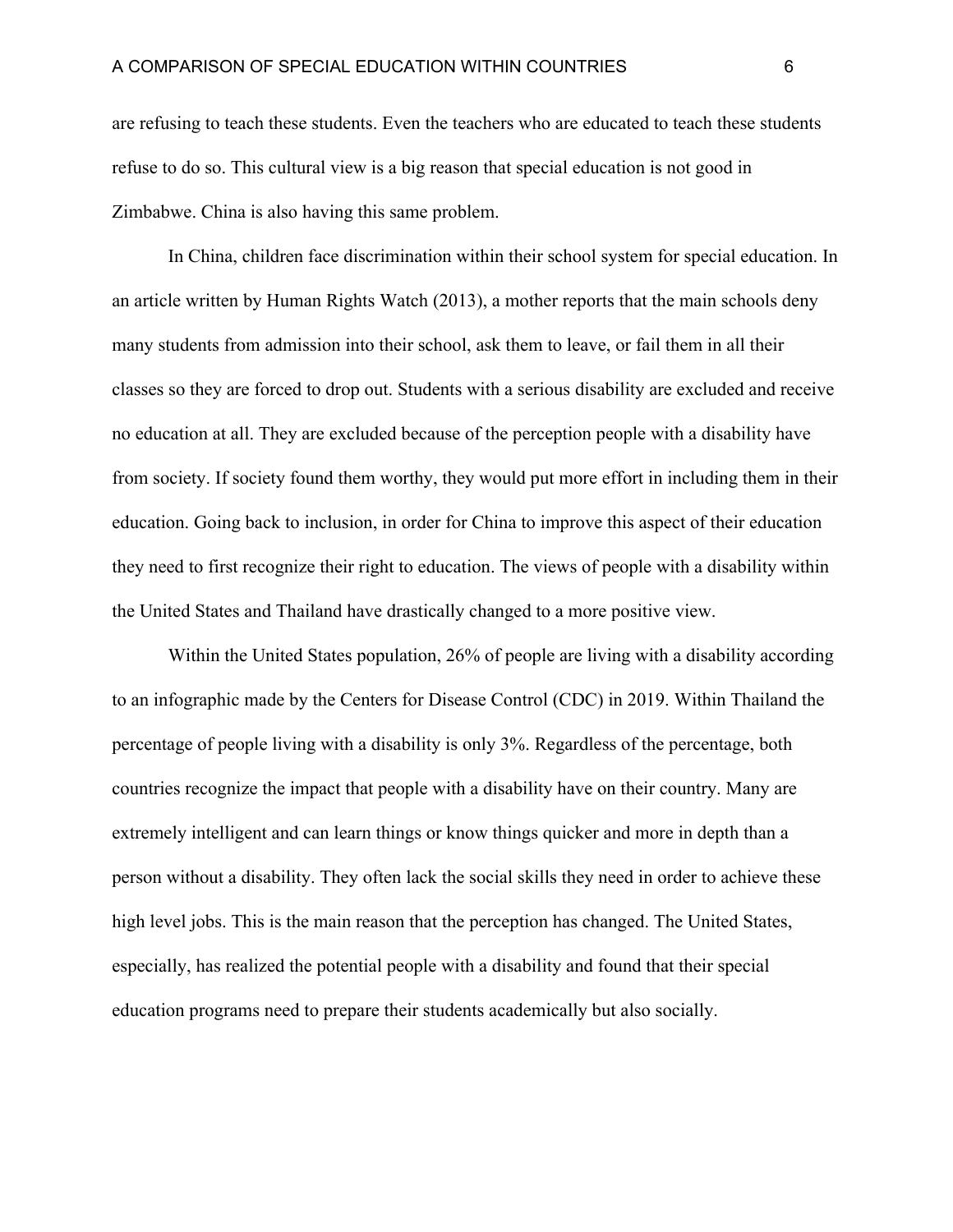#### **Analysis**

There are many things that make a special education program successful. First, it is the use of inclusion, also known as putting students in a least restrictive environment (LRE). The U.S. Department of Education explains that LRE means that schools have to educate their students within the special education program in a regular classroom to the maximum extent that is appropriate. The main purpose of inclusion is to have the student alongside their nondisabled classmates in a classroom that they would be in if they were not disabled. Supplementary aids and support systems are used to help the child so they can sustain being in a classroom. The length of time differs with every student. Some students can sustain a longer period of time within the classroom without getting distracted or without distracting the other classmates and others have to work up to that point. All students have the capability to get to be in a classroom for a long period of time, but depending on their disability, it may be a little more challenging. A study done by Hasazi, Johnston, Liggett, and Schattman (1994) looks at the different use of inclusion by looking at eight schools who were high users of inclusion and 10 schools who were low users. They found that the schools who were high users led to more students going on to higher education and more success later in their jobs. Although there were many factors that determine high versus low user sites including finance, organization, knowledge, and values, this shows the importance of inclusion within special education programs to lead to success. Having inclusion also allows relationships to be built with the teachers.

Making connections with the student is another thing that builds up the success of a program. An article written by Draper (2019) shows research findings that show collaboration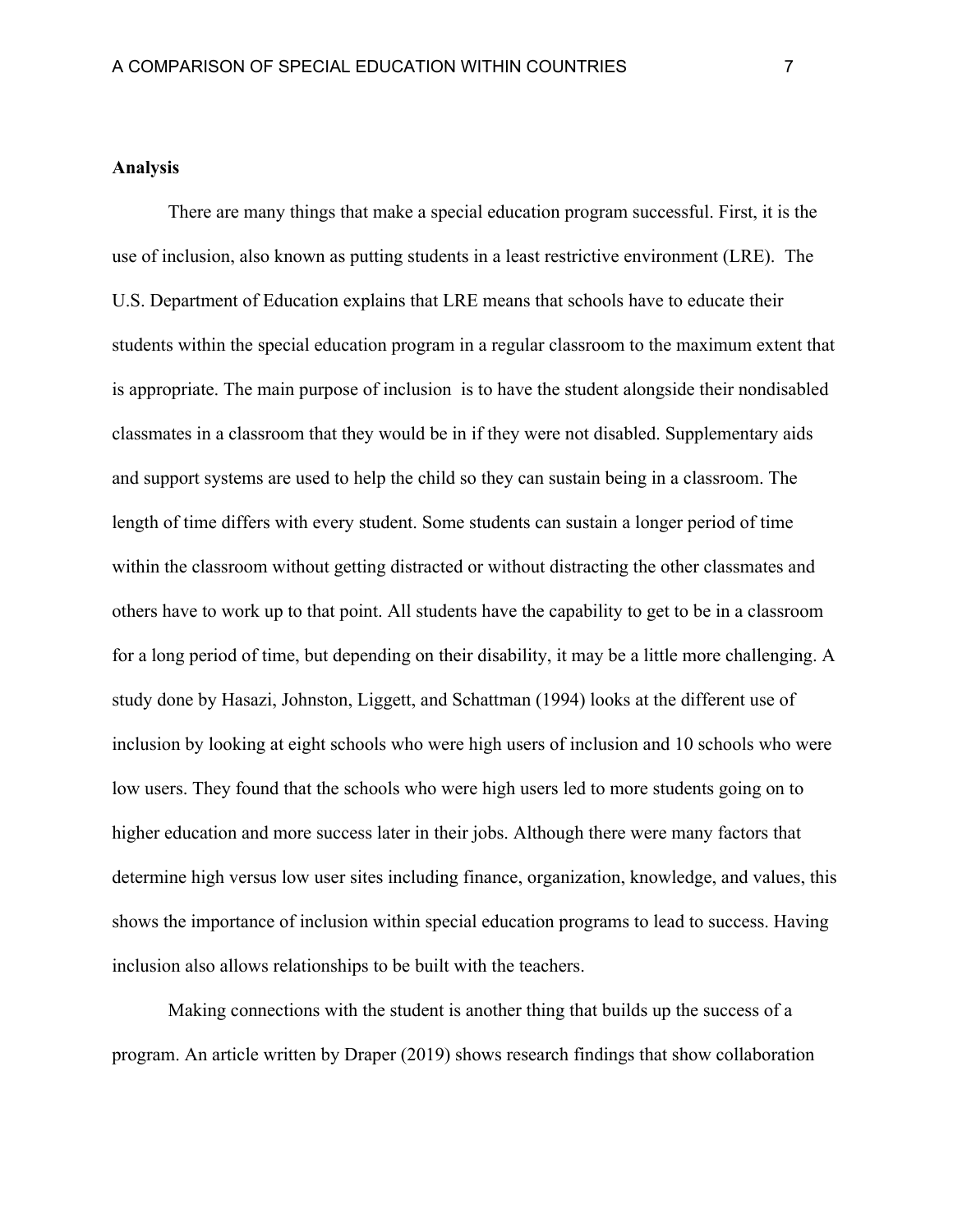leads to higher teacher efficiency with the child, higher enjoyment of the environment by the students, higher overall success, achievement and participation. Building a relationship is not only beneficial to students with a disability, but it is beneficial to all students. Any student who has a positive relationship with their teacher is going to have higher rates of success and enjoy learning the content more. The more of a connection that is made with the student, the better they can create an appropriate individuals education plan (IEP). Washington University (2020) writes that an IEP should include the involvement and progress of the child with a disability, all services that the student needs, necessary accommodations, current educational performance levels, and goals and objectives for the students education. In order to know what appropriate service or accomodations the student needs in order to achieve the students maximal extent, the teachers need to know the students on a relational level. The closer the teacher is with the student and knows them as a person, the better the goals are going to be for the student. It will also lead them to a better understanding of how to appropriately and effectively discipline the students within a classroom setting. Although there are many other things that lead a program to high success, inclusion, having a personal relationship with the students, and the use of an IEP is what makes a program successful.

#### **Discussion & Conclusion**

Because of many different factors, the United States is the country with one of the best special education programs and is used as a model for other countries. The reason that the United States is a model for other special education programs is because of the Individuals with Disabilities Education Act which supports inclusion in the classroom and Individualized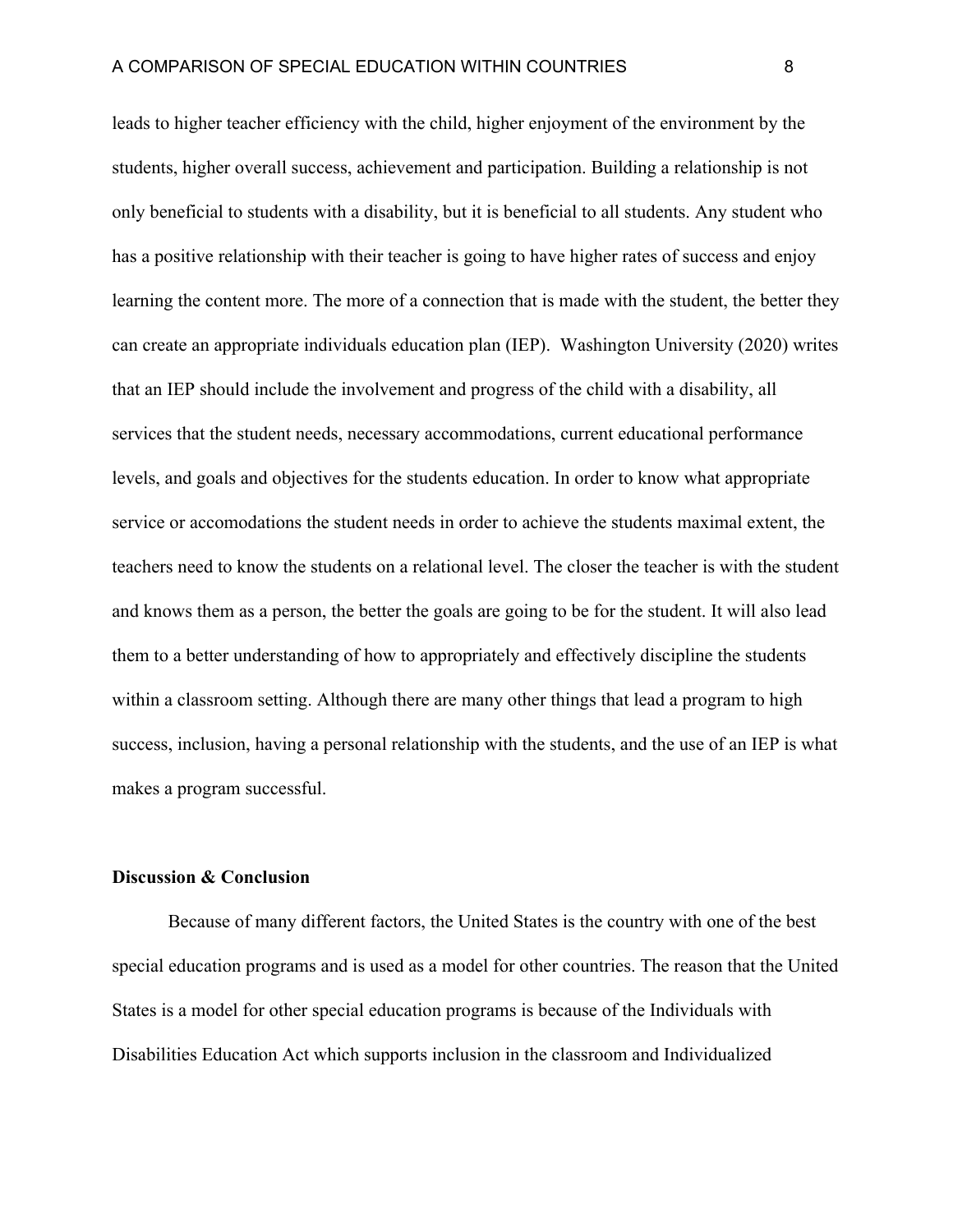Education Plans. The base of the programs in the United States is built off of each individual and this is not the case in many other countries. Not any two students with a disability will have the same exact education plan because their education plans are made to fit them. The ability of the United States to have the smaller classroom sizes allows the teachers to make meaningful connections with their students. Countries such as China and India are limited because they do not physically have enough time in the day to meet every student's needs. Although the United States has improved their program significantly, there are many things that can be done to improve all programs across the world.

First, in order to improve programs all countries need to find experienced teachers. Teaching special education is different and oftentimes more challenging than teaching an average classroom. Children within these programs can be hard to understand and not able to understand how to correctly behave in a "normal" setting. Every country is at a low of finding teachers willing to teach special education. Next, researchers found that many children with a severe disability learn how to interact by social interaction teachings instead naturally learning overtime. Many programs across the world have not added these teachings within their curriculum. Although programs are improving this by including inclusion as a requirement, the program can keep improving by actually teaching students how to interact. Lastly, the biggest thing programs across the globe need to improve on is the transition after high school. Even if the country is privileged enough to let people with a disability get a high school degree, there is often a lack of preparing them for life outside of school. The majority of students have the capability of living on their own eventually but they need to be prepared for it. They need to be taught how to get and sustain a job in order to pay for their rent and necessities. Most of all, they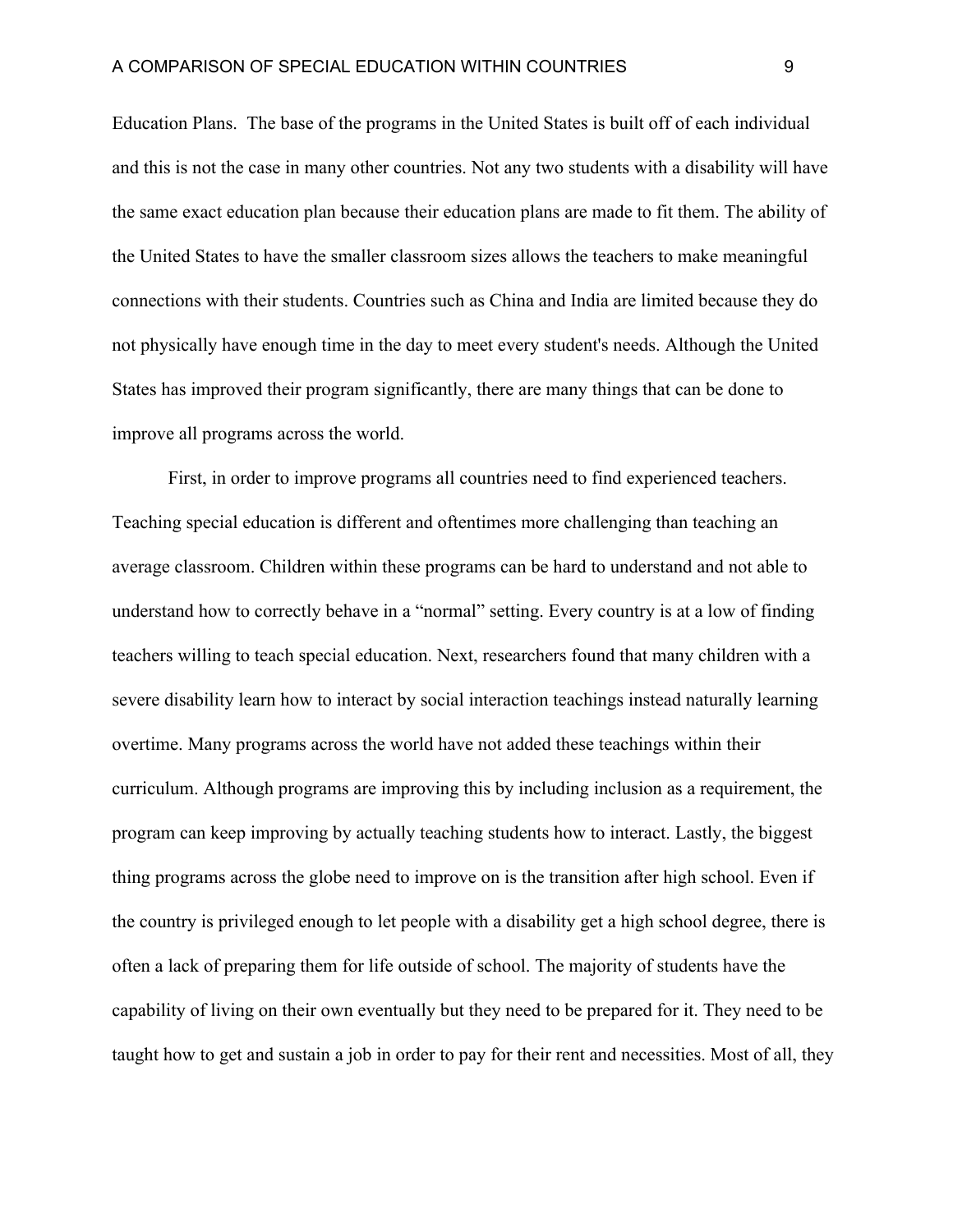need to be taught how to do the daily essential things such as get groceries. Teaching these life skills is the biggest thing almost all special education programs lack. If programs are not educating the students how to live after high school and use what they have learned, then what is the purpose of educating people with a disability?

As a whole, special education has improved greatly, but there is still a lot of improvement to be made. Some countries have to improve more than others in order for students to achieve the maximum success. As a society, views of people with a disability are starting to be seen as worthy and valuable. Remember Megan? If she had been born in today's world, her life may have been much different. She would have probably had the opportunity to be educated from a young age. The more that people realize people with a disabilities potential, the better they will be educated.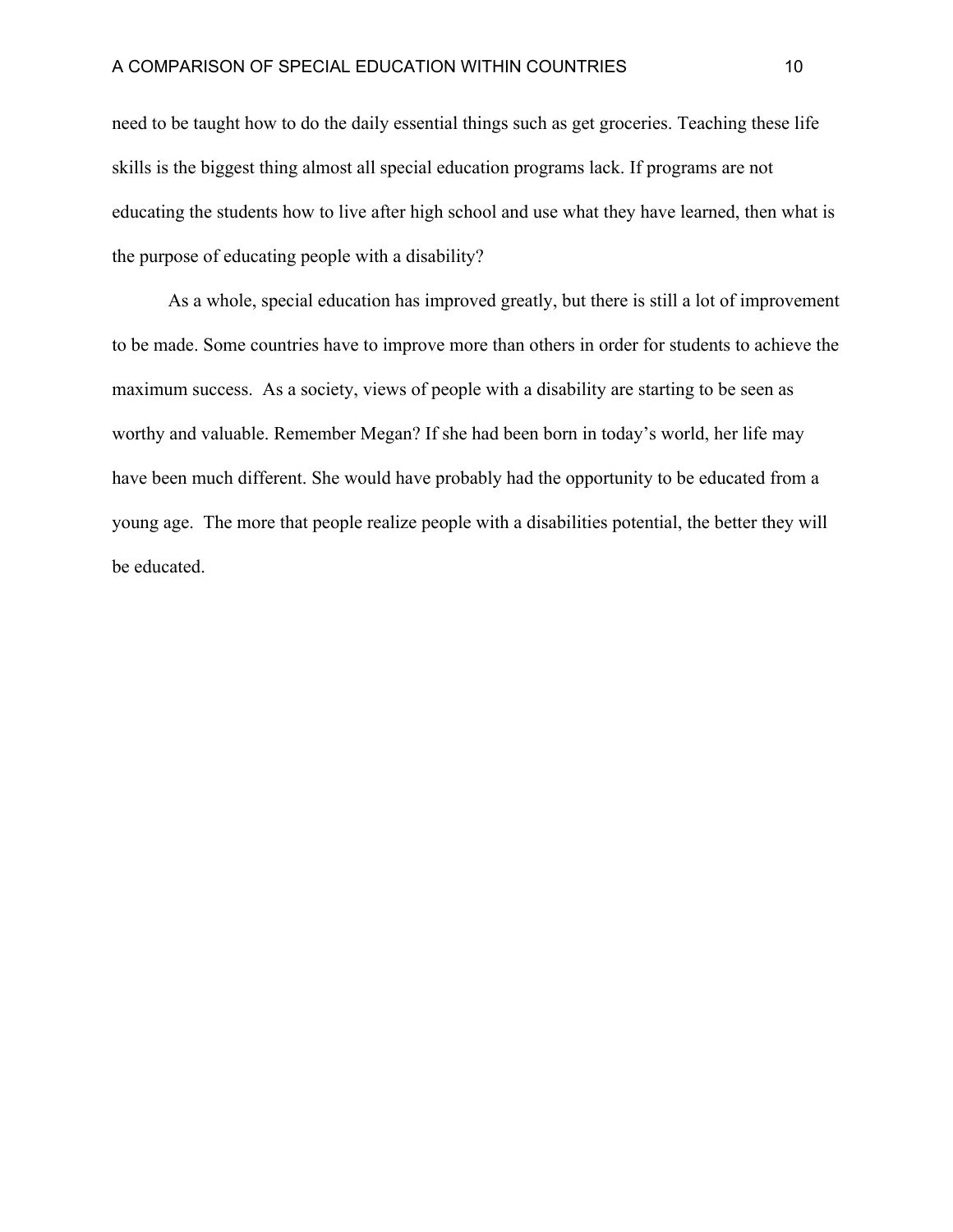#### **References**

- Centers for Disease Control and Prevention. (2019). *Disabilities impacts all of us.* U. S. Department of Health & Human Services.
- Draper, E. A. (2019). Meaningful connections: Making inclusion work. *General Music Today*, *32*(2), 24–26. <https://doi-org.ezproxy.bethel.edu/10.1177/1048371318809969>
- Hasazi, S. B., Johnston, A. P., Liggett, A. M., & Schattman, R. A. (1994). A qualitative policy study of the least restrictive environment provision of the individuals with disabilities education act. *Exceptional Children*, *60*(6), 491–507.

<https://doi.org/10.1177/001440299406000603>

Human Rights Watch. (2013). *As long as they let us stay in class.* United States of America: Human Rights Watch. Retrieved from [https://www.hrw.org/sites/default/files/reports/china0713\\_ForUpload.pdf](https://www.hrw.org/sites/default/files/reports/china0713_ForUpload.pdf)

- Kritzer, J. B. (2014). A four country comparison: Special education in the United States, China, India and Thailand. *British Journal of Applied Science & Technology, 4*(23), 3370-3382.
- Kritzer, J. B. (2012). Comparing special education in the United States and China. *International Journal of Special Education, 27*(2), 52-55.